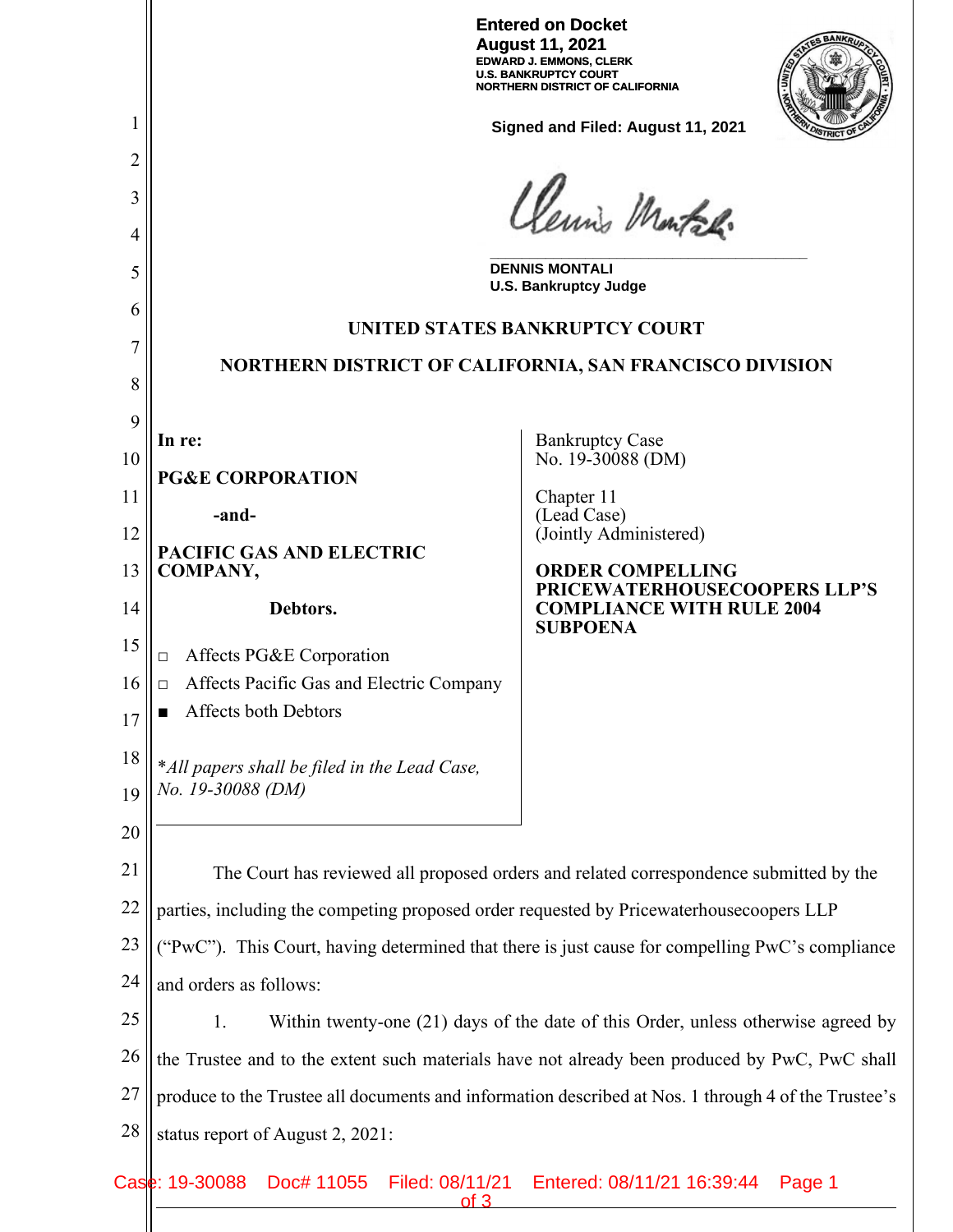| 1              | Documents sufficient to identify all of PwC's contracts with PG&E during the<br>a.                       |  |  |  |  |
|----------------|----------------------------------------------------------------------------------------------------------|--|--|--|--|
| $\overline{2}$ | time period 2013 through March 17, 2020, excluding any documents PwC knows                               |  |  |  |  |
| 3              | that have already been produced by PG&E.                                                                 |  |  |  |  |
| 4              | PwC's deliverables relating to the Community Wildfire Safety Program, meaning<br>$\mathbf{b}$ .          |  |  |  |  |
| 5              | PwC's work product generated in connection with that engagement, including                               |  |  |  |  |
| 6              | advice, recommendations, analysis, and/or reports to PG&E, during the time                               |  |  |  |  |
| 7              | period 2013 through March 17, 2020;                                                                      |  |  |  |  |
| 8              | PwC's deliverables relating to the Public Safety Power Shutoff program,<br>c.                            |  |  |  |  |
| 9              | meaning PwC's work product generated in connection with that engagement,                                 |  |  |  |  |
| 10             | including advice, recommendations, analysis, and/or reports to PG&E, during the                          |  |  |  |  |
| 11             | time period 2013 through March 17, 2020; and                                                             |  |  |  |  |
| 12             | PwC's deliverables relating to the EPC Cross-Cutting program, meaning PwC's<br>d.                        |  |  |  |  |
| 13             | work product generated in connection with that engagement, including advice,                             |  |  |  |  |
| 14             | recommendations, analysis, and/or reports to PG&E, during the time period 2013                           |  |  |  |  |
| 15             | through March 17, 2020.                                                                                  |  |  |  |  |
| 16             | 2.<br>In the event that PwC withholds any of the above-described documents based on a                    |  |  |  |  |
| 17             | claim of attorney-client privilege, work-product protection, or any other privilege, whether such        |  |  |  |  |
| 18             | privilege is asserted by PG&E or PwC, PwC shall provide a privilege log to the Trustee within            |  |  |  |  |
| 19             | twenty-eight (28) days of the date of this Order, unless otherwise agreed by the Trustee, identifying,   |  |  |  |  |
| 20             | as demanded by the subpoena: (a) the type, title and subject matter of the Document; (b) the place,      |  |  |  |  |
| 21             | date, and manner of preparation of the Document; (c) all authors, addressees, and recipients of the      |  |  |  |  |
| 22             | Document, including information about such persons to assess the privilege asserted; and (d) the         |  |  |  |  |
| 23             | legal privilege(s) and the factual basis for the claim.                                                  |  |  |  |  |
| 24             | No later than 5:00 p.m. PDT on August 19, 2021, the Trustee and PwC shall each<br>3.                     |  |  |  |  |
| 25             | submit letter briefs, not to exceed five pages in length, setting forth their respective positions as to |  |  |  |  |
| 26             | the Trustee's request for PwC's deliverables relating to the General Rate Case, meaning PwC's work       |  |  |  |  |
| 27             | product generated in connection with that engagement, including advice, recommendations,                 |  |  |  |  |
| 28             | analysis, and/or reports to PG&E, during the time period 2013 through March 17, 2020.                    |  |  |  |  |

## -2- Case: 19-30088 Doc# 11055 Filed: 08/11/21 Entered: 08/11/21 16:39:44 Page 2 of 3